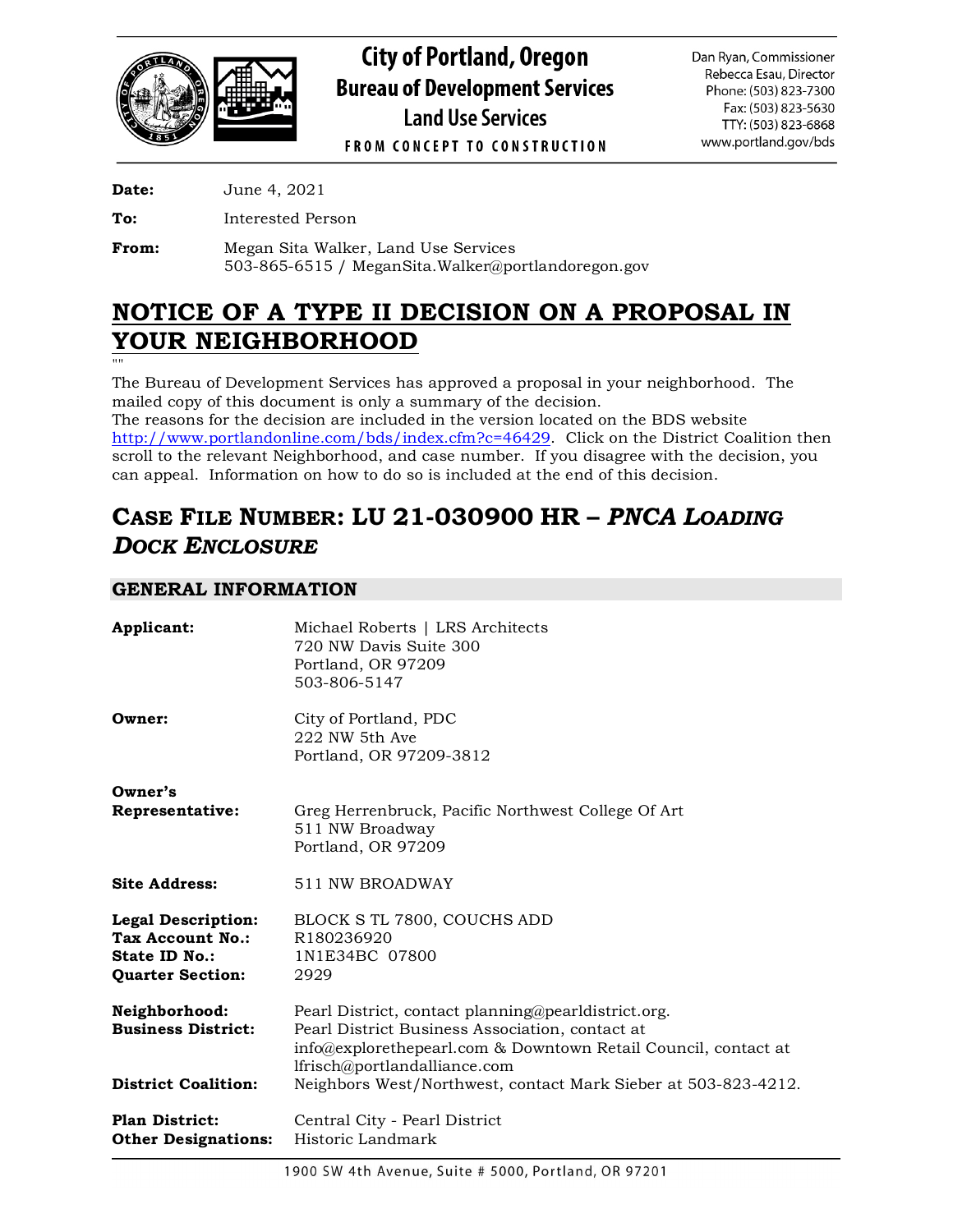| Zoning:           | CXd – Central Commercial with Design and Historic Resource<br><b>Protection Overlays</b> |
|-------------------|------------------------------------------------------------------------------------------|
| Case Type:        | HR – Historic Resource Review                                                            |
| <b>Procedure:</b> | Type II, an administrative decision with appeal to the Landmarks<br>Commission.          |

#### **Proposal:**

The applicant is seeking Historic Resource Review approval for alterations to the PNCA building (aka US Post Office building), an individually listed Landmark on the National Register of Historic Places. Proposed work includes installation of a new fence enclosure with four (4) gates at the rear loading dock area along the North Elevation of the resource fronting along NW Hoyt.

The height of the enclosure is proposed to range from 6'-6" to 7'-2" tall and will be composed of two (2) new lockable 16' rolling gates and two (2) new out swinging egress gates that are proposed to swing 12" into the public right-of-way to allow the necessary clearance at the landings of the exterior egress stairs. The steel fence is designed to be made of traditional square steel pickets and post stanchions and horizontal members with top post finials and circle forms and the vertical pickets will be spaced to provide good transparency at this rear loading location of the resource. The fence will be painted to match the color of the existing basement grilles at the building's resource.

Historic resource review is required for proposed exterior alterations to a Historic Landmark.

#### **Relevant Approval Criteria:**

In order to be approved, this proposal must comply with the approval criteria of Title 33, Portland Zoning Code. The relevant criteria are:

- *33.846.060.G – Other Approval Criteria*
- *River District Design Guidelines*
- *Central City Fundamental Design Guidelines*

## **ANALYSIS**

**Site and Vicinity:** The U.S. Post Office Building, also commonly referred to as the Federal Building, occupies all of Block "S" in Couch's Addition. It replaced the earlier post office in the building known today as the Pioneer Courthouse. First authorized in 1911, design and construction of the new building were to take seven years due to difficulties in acquiring the property, disagreements among elected and appointed officials, and manpower shortages resulting from the country's participation in World War I. Designed by San Francisco architect, Lewis P. Hobart, the building departed from tradition by setting aside the classical temple form favored for public buildings at the time in favor of a Second Renaissance Revival treatment. Notwithstanding the departure from traditional stylistic considerations, the building was designed to convey the power and stability of the federal government.

The U.S. Post Office Building was completely renovated into a new home for PNCA, and the building remains highly historically intact. The main entrance to the building is now through the western, barrel-vaulted, two-story tall portal which faces a full block owned by the City of Portland Bureau of Parks and Recreation and that is currently developed as a parking lot. Plans to redevelop the parking lot into the long-anticipated terminus of the north park blocks have been under discussion in recent years. When completed that project should give the Federal Building a much more sympathetic and supportive setting.

**Zoning:** The Central Commercial (CX) zone is intended to provide for commercial development within Portland's most urban and intense areas. A broad range of uses is allowed to reflect Portland's role as a commercial, cultural and governmental center. Development is intended to be very intense with high building coverage, large buildings, and buildings placed close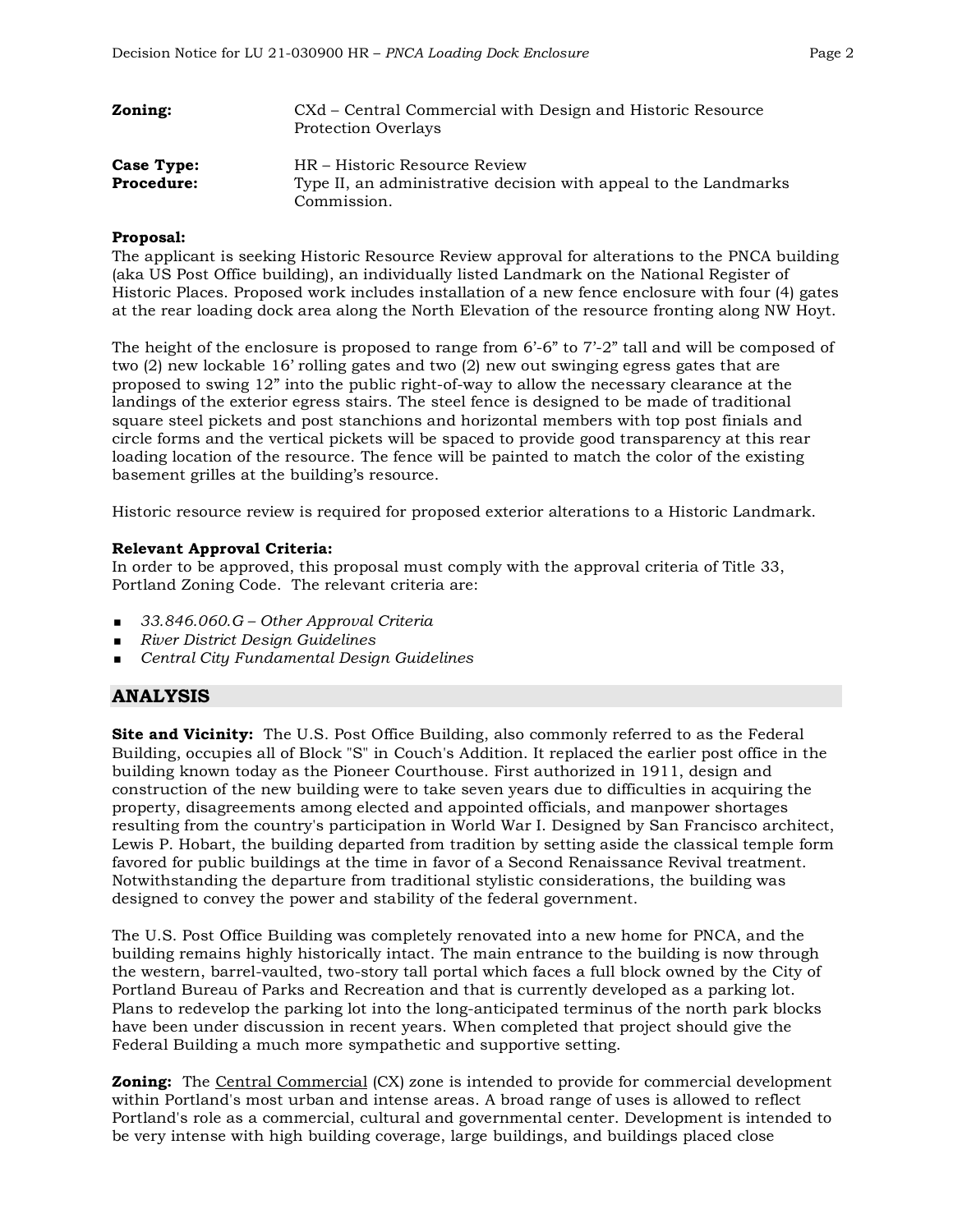together. Development is intended to be pedestrian-oriented with a strong emphasis on a safe and attractive streetscape.

The "d" overlay promotes the conservation and enhancement of areas of the City with special historic, architectural or cultural value. New development and exterior modifications to existing development are subject to design review. This is achieved through the creation of design districts and applying the Design Overlay Zone as part of community planning projects, development of design guidelines for each district, and by requiring design review. In addition, design review ensures that certain types of infill development will be compatible with the neighborhood and enhance the area.

The Historic Resource Protection overlay is comprised of Historic and Conservation Districts, as well as Historic and Conservation Landmarks and protects certain historic resources in the region and preserves significant parts of the region's heritage. The regulations implement Portland's Comprehensive Plan policies that address historic preservation. These policies recognize the role historic resources have in promoting the education and enjoyment of those living in and visiting the region. The regulations foster pride among the region's citizens in their city and its heritage. Historic preservation beautifies the city, promotes the city's economic health, and helps to preserve and enhance the value of historic properties.

The Central City Plan District implements the Central City Plan and other plans applicable to the Central City area. These other plans include the Downtown Plan, the River District Plan, the University District Plan, and the Central City Transportation management Plan. The Central City plan district implements portions of these plans by adding code provisions which address special circumstances existing in the Central City area. The site is within the River District Subdistrict of this plan district.

**Land Use History:** City records indicate that prior land use reviews include the following:

- EA 12-151963 PC Optional pre-application conference for a Type II historic design review for proposed alterations to the landmark US Post Office Building.
- EA 12-160505 Early assistance appointment for proposed alterations to the landmark US Post Office Building.
- LU 13-138612 HDZM Historic design review with modifications approval for exterior alterations and three new signs.
- LU 15-147127 HR Historic Resource Review for a new 3.8 square foot, illuminated sign and aluminum mounting shelf above the main entry door in the west vaulted portal of the landmark United States Post Office (Federal) Building in the River District Subdistrict of the Central City Plan District.

#### **Agency Review:** A "Notice of Proposal in Your Neighborhood" was mailed **April 22, 2021**. **The following Bureaus have responded with comments expressing no issues or concerns with the approval of the proposal with conditions:**

- 1. Bureau of Environmental Services (See Exhibit E-1)
- 2. Life safety Division of BDS (See Exhibit E-2)
- 3. Fire Bureau (See Exhibit E-3)
- 4. Site Development (See Exhibit E-4)
- 5. Water Bureau (See Exhibit E-5)
- 6. Bureau of Transportation Engineering. See Exhibit E-6. PBOT responded stating that they do not object to the approval of the proposed development with recommend Conditions of Approval. See recommended Condition of Approval language from PBOT below:
	- *1. The vehicle area is limited to loading and trash/recycling vehicles only.*
	- *2. The two egress emergency gates shall not have any exterior hardware and shall include alarms. This requirement shall be enforced at the time of building permit review. An encroachment permit shall be required for any doors/gates that swing into the right-of-way.*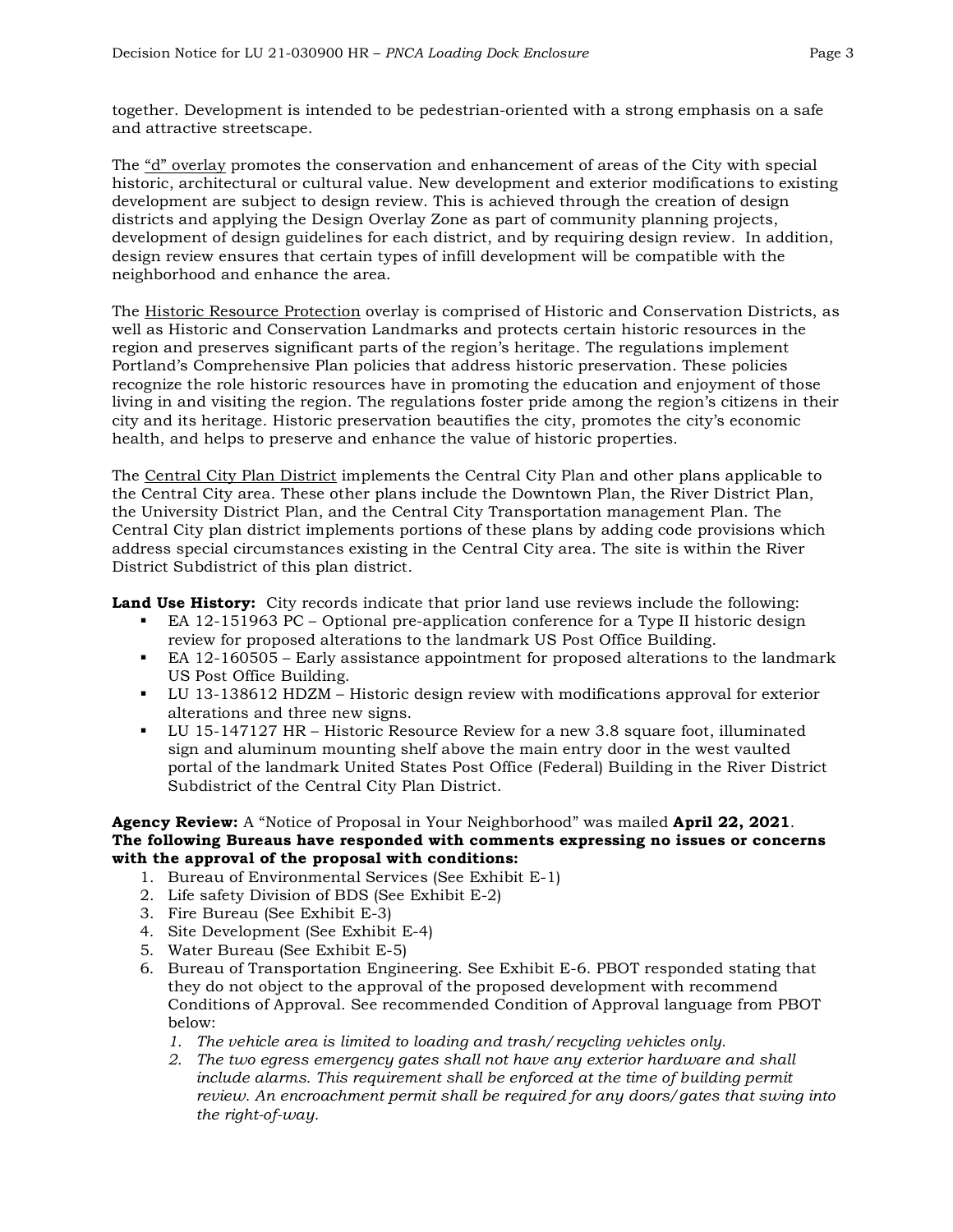**Neighborhood Review:** A Notice of Proposal in Your Neighborhood was mailed on April 22, 2021. No written responses have been received from either the Neighborhood Association or notified property owners in response to the proposal.

### **ZONING CODE APPROVAL CRITERIA**

#### **Chapter 33.846, Historic Reviews**

#### **Purpose of Historic Resource Review**

Historic Resource Review ensures the conservation and enhancement of the special characteristics of historic resources.

#### **Historic Resource Review Approval Criteria**

Requests for Historic Resource Review will be approved if the review body finds the applicant has shown that all of the approval criteria have been met.

**Findings:** The site is a designated Historic Landmark. Therefore the proposal requires Historic Resource Review approval. The relevant approval criteria are listed in 33.846.060 G. 1.-10. In addition, because the site is located within the Central City and the River District, the relevant approval criteria are the Central City Fundamental Design Guidelines and the River District Design Guidelines.

#### **G. Other Approval Criteria:**

**1. Historic character.** The historic character of the property will be retained and preserved. Removal of historic materials or alteration of features and spaces that contribute to the property's historic significance will be avoided.

**2. Record of its time.** The historic resource will remain a physical record of its time, place, and use. Changes that create a false sense of historic development, such as adding conjectural features or architectural elements from other buildings will be avoided.

**3. Historic changes.** Most properties change over time. Those changes that have acquired historic significance will be preserved.

**4. Historic features.** Generally, deteriorated historic features will be repaired rather than replaced. Where the severity of deterioration requires replacement, the new feature will match the old in design, color, texture, and other visual qualities and, where practical, in materials. Replacement of missing features must be substantiated by documentary, physical, or pictorial evidence.

**5. Historic materials.** Historic materials will be protected. Chemical or physical treatments, such as sandblasting, that cause damage to historic materials will not be used.

**6. Archaeological Resources.** Significant archaeological resources affected by a proposal will be protected and preserved to the extent practical. When such resources are disturbed, mitigation measures will be undertaken.

**7. Differentiate new from old.** New additions, exterior alterations, or related new construction will not destroy historic materials that characterize a property. New work will be differentiated from the old.

**8. Architectural compatibility.** New additions, exterior alterations, or related new construction will be compatible with the resource's massing, size, scale, and architectural features. When retrofitting buildings or sites to improve accessibility for persons with disabilities, design solutions will not compromise the architectural integrity of the historic resource.

**9. Preserve the form and integrity of historic resources.** New additions and adjacent or related new construction will be undertaken in such a manner that if removed in the future, the essential form and integrity of the historic resource and its environment would be unimpaired.

**10. Hierarchy of compatibility.** Exterior alterations and additions will be designed to be compatible primarily with the original resource, secondarily with adjacent properties, and finally, if located within a Historic or Conservation District, with the rest of the district. Where practical, compatibility will be pursued on all three levels.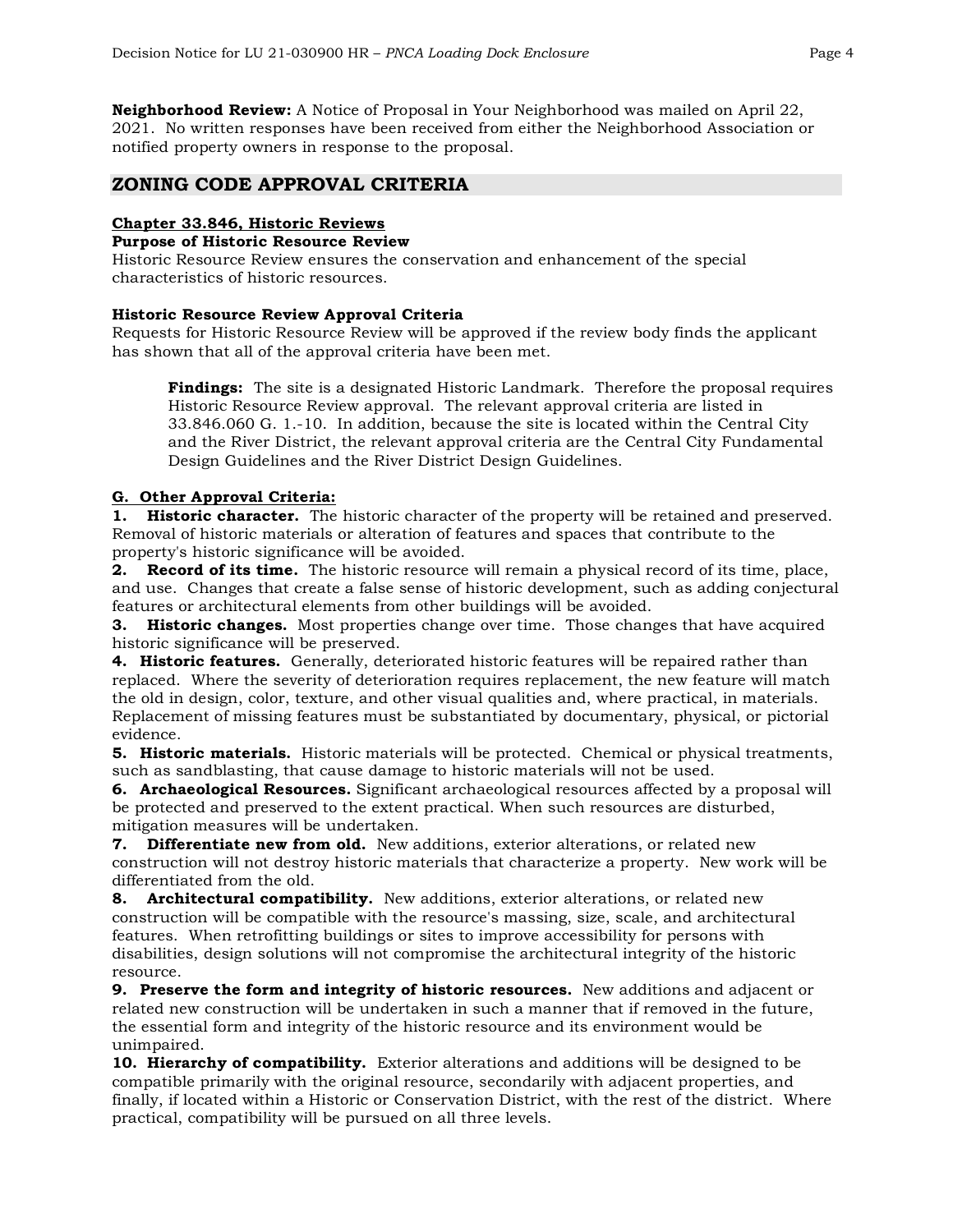**Findings for 1, 2, 3, 4, 5, 6, 7, 8, 9, and 10:** The proposal addresses the abovementioned approval criteria in the following ways:

- The historic character of the property is retained and preserved in the limited alterations proposed. New improvements (fence) will be offset and not anchored to the any of the original base walls.
- The historic resource will remain a physical record of its time. Non-original features in the back of house loading dock area have not acquired historic significance. The new enclosure references the traditional in style of the resource with quality material and detailing and will be differentiated through the use of contemporary materials and construction methods.
- The proposal does not include the replacement of original historic features or materials. Additionally, historic materials will be protected during the installation of the proposed alterations, and no physical or chemical treatments will be used that may damage historic materials.
- The scope of work includes very limited excavation for the proposed enclosure structure. If any resources are found during construction, they will be protected and preserved.
- The design of the proposed steel enclosure is simple and utilitarian, which is compatible with the utilitarian use of the area. To complement the resource, the design of the proposed enclosure includes simple geometric forms and minimal detail and restrained ornamentation. The rhythm and composition of the enclosure responds to the primary rhythms expressed in the bays of the resource. In addition, the enclosure will be painted to match the color of the building's ground level grilles. As such, the proposed design retains the architectural integrity of the resource and the form and integrity of the resource will be retained.

### *These criteria are therefore met.*

## **River District Design Guidelines and Central City Fundamental Design Guidelines**

The River District is planned to become a place that is remarkable within the region. The area is intended to grow rich with special and diverse qualities that are, or will become characteristic of Portland. Further, the River District will accommodate a significant portion of the region's population growth. The plan calls for the creation of a new community of dense neighborhoods, housing a resident population of over 15,000 people, and providing jobs, services, and recreation to this population and others. This area is intended to emphasize the joy of the river, connections to it, and create a sense of community. The goals frame the urban design direction for Central City and River District development.

The Central City Fundamental Design Guidelines and the River District Design Guidelines focus on four general categories. **(A) Portland Personality**, addresses design issues and elements that reinforce and enhance Portland's character. **(B) Pedestrian Emphasis,**  addresses design issues and elements that contribute to a successful pedestrian environment. (**C) Project Design,** addresses specific building characteristics and their relationships to the public environment. **(D) Special Areas,** provides design guidelines for the four special areas of the Central City.

### **River District Design Goals**

- 1. Extend the river into the community to develop a functional and symbolic relationship with the Willamette River.
- 2. Create a community of distinct neighborhoods that accommodates a significant part of the region's residential growth.
- 3. Enhance the District's character and livability by fostering attractive design and activities that give comfort, convenience, safety and pleasure to all its residents and visitors.
- 4. Strengthen connections within River District, and to adjacent areas.

## **Central City Plan Design Goals**

1. Encourage urban design excellence in the Central City;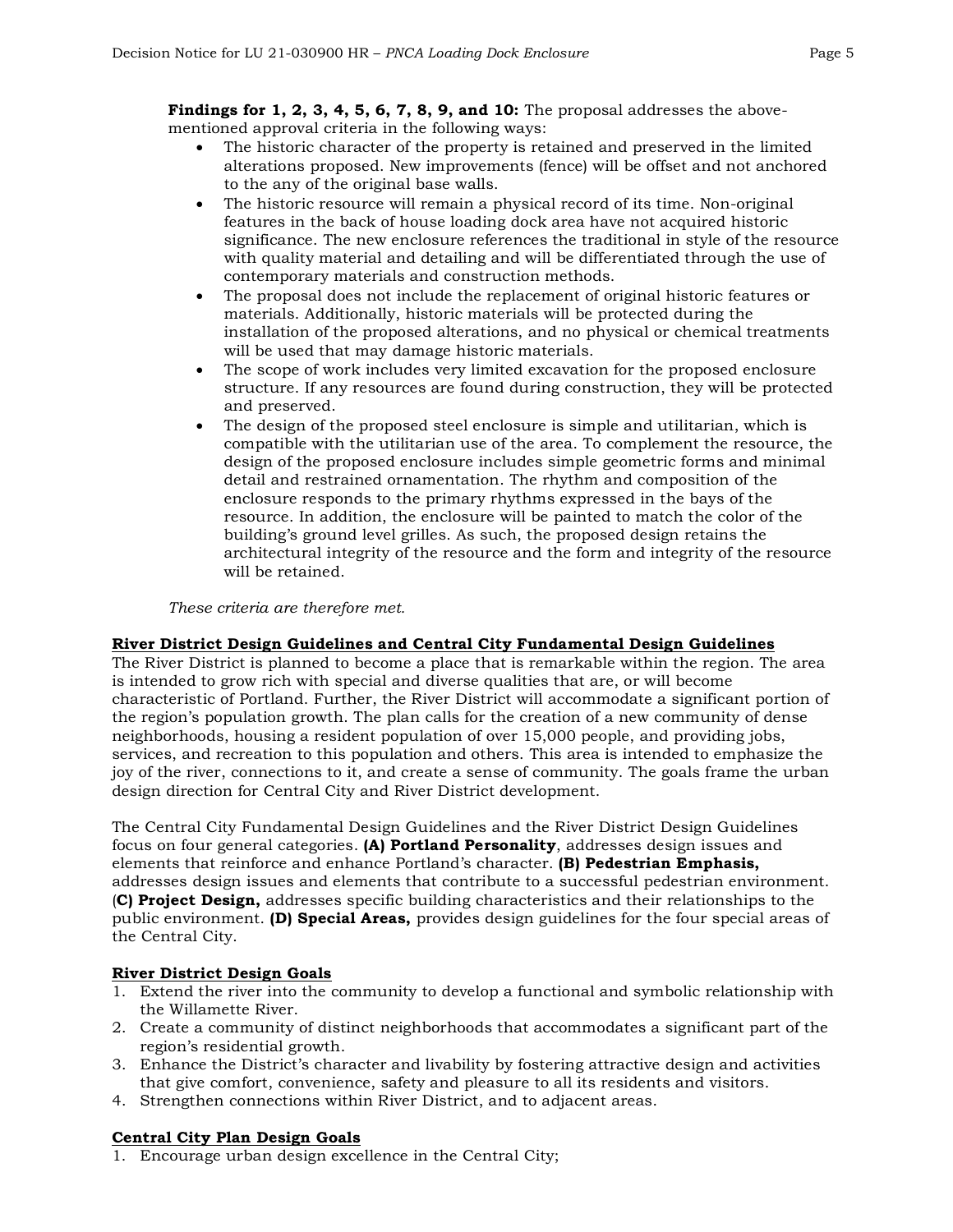- 2. Integrate urban design and preservation of our heritage into the development process;
- 3. Enhance the character of the Central City's districts;
- 4. Promote the development of diversity and areas of special character within the Central City;
- 5. Establish an urban design relationship between the Central City's districts and the Central City as a whole;
- 6. Provide for a pleasant, rich and diverse pedestrian experience for pedestrians;
- 7. Provide for the humanization of the Central City through promotion of the arts;
- 8. Assist in creating a 24-hour Central City which is safe, humane and prosperous;
- 9. Ensure that new development is at a human scale and that it relates to the scale and desired character of its setting and the Central City as a whole.

*Staff has considered all guidelines and has addressed only those guidelines considered applicable to this project.*

**A5. Enhance, Embellish, and Identify Areas.** Enhance an area by reflecting the local character within the right-of-way. Embellish an area by integrating elements in new development that build on the area's character. Identify an area's special features or qualities by integrating them into new development.

**A6. Reuse/Rehabilitate/Restore Buildings.** Where practical, reuse, rehabilitate, and restore buildings and/or building elements.

**C4. Complement the Context of Existing Buildings.** Complement the context of existing buildings by using and adding to the local design vocabulary.

**Findings for A5, A6, and C4:** The proposal addresses the above-mentioned approval criteria in the following ways:

- The design of the proposal references to the quality of materials and intricate detailing seen on the resource while remaining simple and retrained. This approach is compatible with the function of the enclosure, consistent with the treatment of building services in the area, and the refined design complements the context of existing buildings.
- The proposed loading dock enclosure improves the function of building services and supports the continued use of the building.

*These guidelines are therefore met.*

**A4. Use Unifying Elements.** Integrate unifying elements and/or develop new features that help unify and connect individual buildings and different areas.

**A7. Establish and Maintain a Sense of Urban Enclosure.** Define public rights-of-way by creating and maintaining a sense of urban enclosure.

**A8. Contribute to a Vibrant Streetscape.** Integrate building setbacks with adjacent sidewalks to increase the space for potential public use. Develop visual and physical connections into buildings' active interior spaces from adjacent sidewalks. Use architectural elements such as atriums, grand entries and large ground-level windows to reveal important interior spaces and activities.

**A8-1. Design Fences, Walls and Gateways to be Seen Over.** Design fences, walls and gateways located between a building and the sidewalk to be seen over to allow for social interaction. This guideline may be accomplished by:

- 1) Elevating building entries higher than the public sidewalk or path.
- 2) Creating a low fence or wall to visually separate but not hide semi-private spaces.
- 3) Using a low or stepped-down planting area or terraces to separate private development from a public sidewalk.

**B1. Reinforce and Enhance the Pedestrian System.** Maintain a convenient access route for pedestrian travel where a public right-of-way exists or has existed. Develop and define the different zones of a sidewalk: building frontage zone, street furniture zone, movement zone, and the curb. Develop pedestrian access routes to supplement the public right-of-way system through superblocks or other large blocks.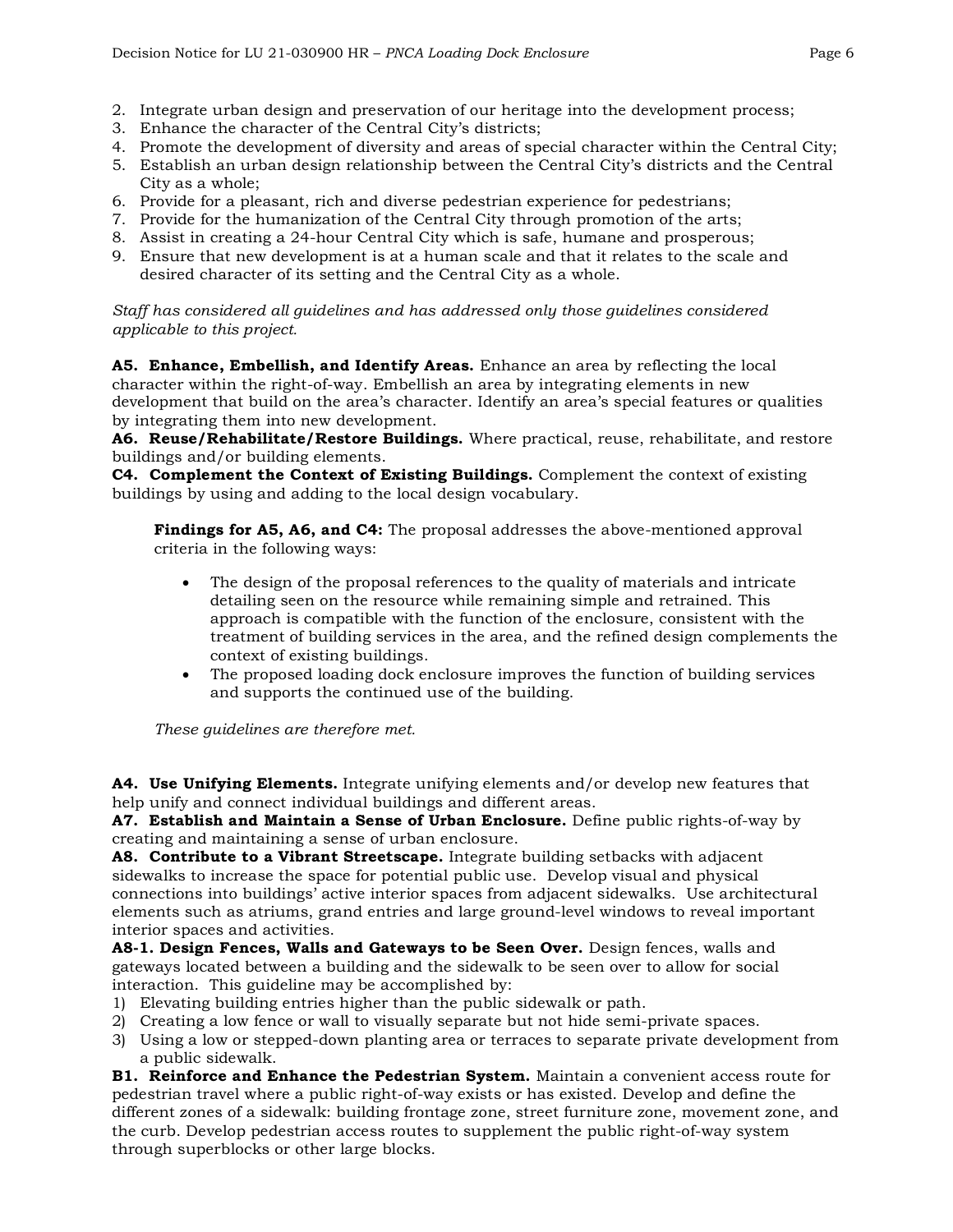**B1-1. Provide Human Scale to Buildings along Walkways.** Provide human scale and interest to buildings along sidewalks and walkways. This guideline may be accomplished by:

1) Providing street furniture outside of ground floor retail, such as tables and chairs, signage and lighting, as well as large windows and balconies to encourage social interaction.

2) Providing stoops, windows, and balconies within the ground floors of residential buildings. **B2. Protect the Pedestrian.** Protect the pedestrian environment from vehicular movement. Develop integrated identification, sign, and sidewalk-oriented night-lighting systems that offer safety, interest, and diversity to the pedestrian. Incorporate building equipment, mechanical exhaust routing systems, and/or service areas in a manner that does not detract from the pedestrian environment.

**B3. Bridge Pedestrian Obstacles.** Bridge across barriers and obstacles to pedestrian movement by connecting the pedestrian system with innovative, well-marked crossings and consistent sidewalk designs.

**C2. Promote Quality and Permanence in Development.** Use design principles and building materials that promote quality and permanence.

**C3. Respect Architectural Integrity.** Respect the original character of an existing building when modifying its exterior. Develop vertical and horizontal additions that are compatible with the existing building, to enhance the overall proposal's architectural integrity.

**C5. Design for Coherency.** Integrate the different building and design elements including, but not limited to, construction materials, roofs, entrances, as well as window, door, sign, and lighting systems, to achieve a coherent composition.

**C6. Develop Transitions between Buildings and Public Spaces.** Develop transitions between private development and public open space. Use site design features such as movement zones, landscape elements, gathering places, and seating opportunities to develop transition areas where private development directly abuts a dedicated public open space.

**C7. Design Corners that Build Active Intersections.** Use design elements including, but not limited to, varying building heights, changes in façade plane, large windows, awnings, canopies, marquees, signs and pedestrian entrances to highlight building corners. Locate flexible sidewalk-level retail opportunities at building corners. Locate stairs, elevators, and other upper floor building access points toward the middle of the block.

**C8. Differentiate the Sidewalk-Level of Buildings.** Differentiate the sidewalk-level of the building from the middle and top by using elements including, but not limited to, different exterior materials, awnings, signs, and large windows.

**C9. Develop Flexible Sidewalk-Level Spaces.** Develop flexible spaces at the sidewalk-level of buildings to accommodate a variety of active uses.

**Findings for A4, A7, A8, A8-1, B1, B1-1, B2, B3, C2, C3, C5, C6, C7, C8, and C9:** The proposal addresses the above-mentioned approval criteria in the following ways:

- The proposal continues to introduce unifying elements that coherently incorporate human scale, texture, and warmth which helps the proposed enclosure compliment the existing building. This helps the proposal relate to the area and still define the public right-of-way by continuing a sense of urban enclosure in a in a way that is compatible to the building and the use of the space.
- The proposed alterations contribute to a vibrant streetscape by continuing to support significant visual permeability, as well as interest and detailing at the street edge while allowing increased definition of the private loading and maintenance portion of the PNCA building from the public pedestrian sidewalk zone. To ensure that PBOT's stated concerns with the use and design of the proposed enclosed area and the out swinging egress gates are adequately addressed, staff has added Conditions of Approval 'C' and 'D' at the request of PBOT.
- The height of the proposed enclosure will be limited to between 6'-6" and 7'-2" to ensure visual permeability, security, safety and awareness for pedestrians.
- The proposed loading dock enclosure will assist with providing more safety and awareness for passing pedestrians to ongoing building services. When closed, any service vehicle will not be able to quickly or directly turn into the loading area (via crossing the sidewalk) without first stopping and engaging the fence control or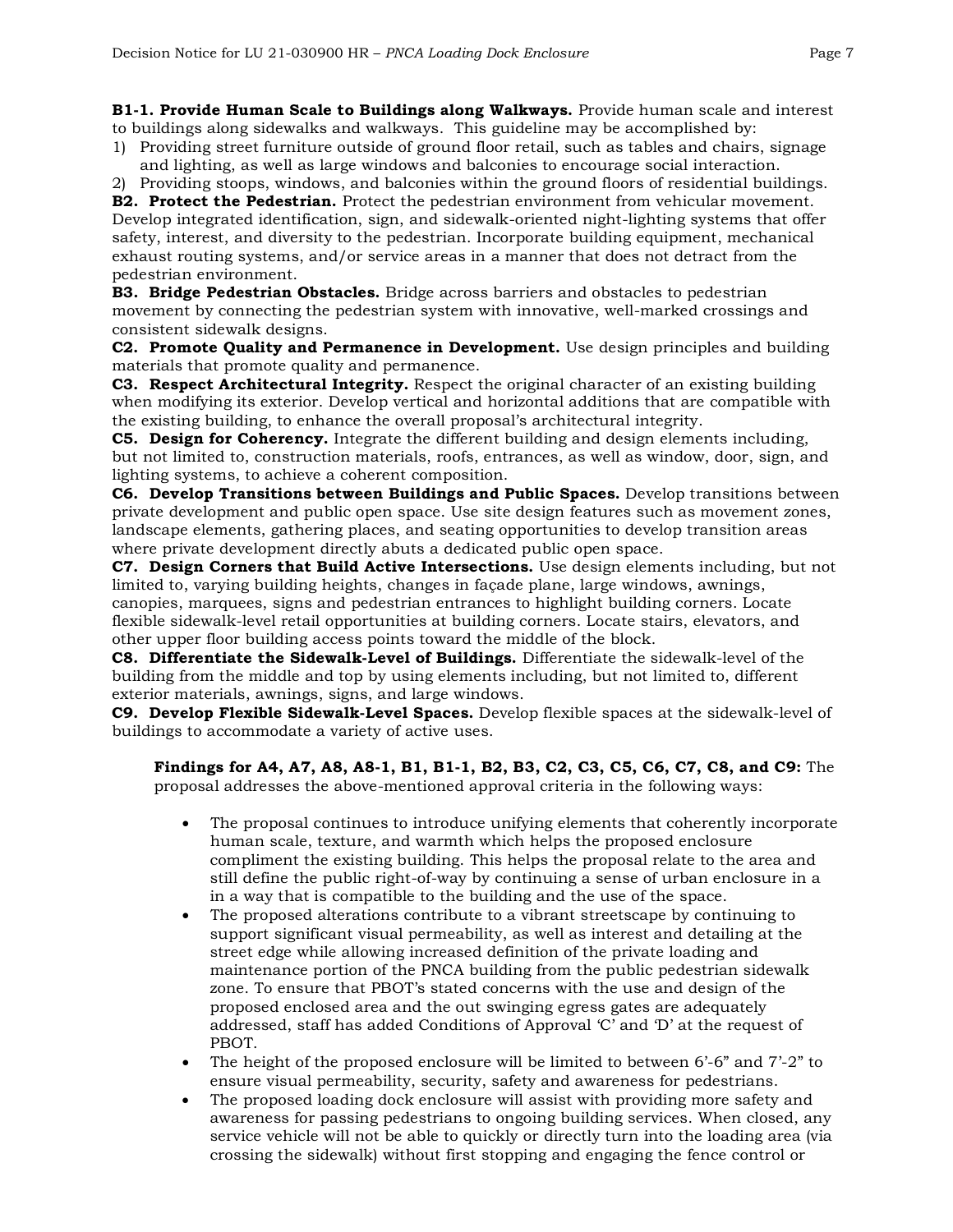requesting assistance.

• The design of the proposed steel enclosure is simple and utilizes quality materials appropriate for this application and compatible with the resource. As mentioned above, the rhythm and composition of the enclosure also responds to the primary rhythms expressed in the bays of the resource which respects the architectural integrity of the building and forms a coherent composition.

*With Conditions of Approval 'C' that, the vehicle area is limited to loading and trash/recycling vehicles only, and 'D' that the two egress emergency gates shall not have any exterior hardware and shall include alarms, this requirement shall be enforced at the time of building permit review, and an encroachment permit shall be required for any doors/gates that swing into the right-of-way, these guidelines are met.*

## **DEVELOPMENT STANDARDS**

Unless specifically required in the approval criteria listed above, this proposal does not have to meet the development standards in order to be approved during this review process. The plans submitted for a building or zoning permit must demonstrate that all development standards of Title 33 can be met, or have received an Adjustment or Modification via a land use review prior to the approval of a building or zoning permit.

## **CONCLUSIONS**

The purpose of the Historic Resource Review process is to ensure that additions, new construction, and exterior alterations to historic resources do not compromise their ability to convey historic significance. This proposal meets the applicable Historic Resource Review criteria and therefore warrants approval.

## **ADMINISTRATIVE DECISION**

Approval of exterior alterations to the landmark United States Post Office (Federal) Building in the River District Subdistrict of the Central City Plan District to include the installation of a new steel fence enclosure with four (4) gates at the rear loading dock area along the North Elevation of the resource fronting along NW Hoyt. The height of the enclosure is proposed to range from 6'-6" to 7'-2" tall and will be composed of two (2) new lockable 16' rolling gates and two (2) new out swinging egress gates that are proposed to swing 12" into the public right-ofway to allow the necessary clearance at the landings of the exterior egress stairs.

Approved per Exhibits C-1 through C-9, signed and dated June 2, 2021, subject to the following conditions:

- A. As part of the building permit application submittal, the following development-related conditions (B through E) must be noted on each of the 4 required site plans or included as a sheet in the numbered set of plans. The sheet on which this information appears must be labeled "ZONING COMPLIANCE PAGE - Case File LU 21-030900 HR." All requirements must be graphically represented on the site plan, landscape, or other required plan and must be labeled "REQUIRED."
- B. At the time of building permit submittal, a signed Certificate of Compliance form [\(https://www.portlandoregon.gov/bds/article/623658\)](https://www.portlandoregon.gov/bds/article/623658) must be submitted to ensure the permit plans comply with the Design/Historic Resource Review decision and approved exhibits.
- C. The vehicle area is limited to loading and trash/recycling vehicles only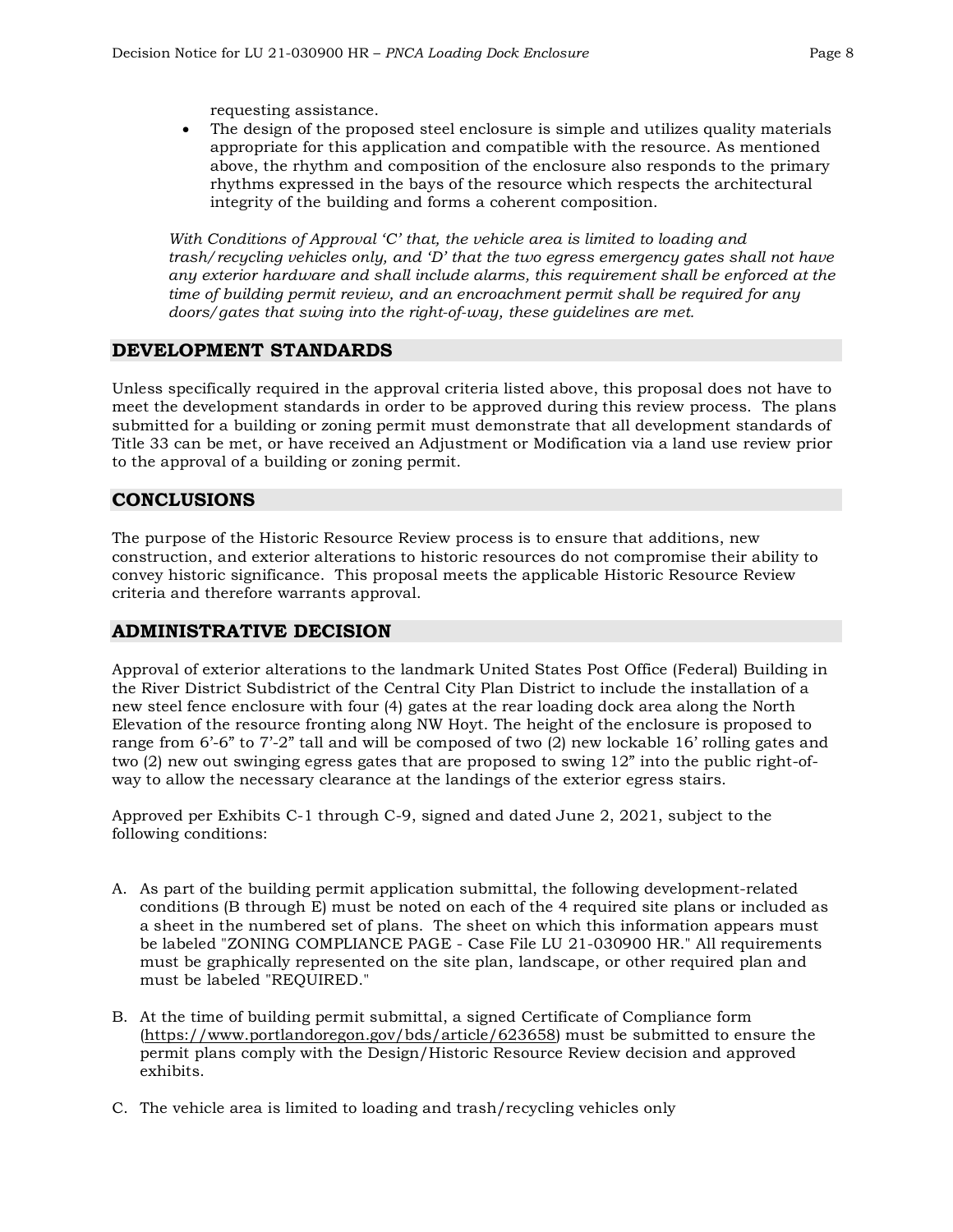- D. The two egress emergency gates shall not have any exterior hardware and shall include alarms, this requirement shall be enforced at the time of building permit review, and an encroachment permit shall be required for any doors/gates that swing into the right-of-way
- E. No field changes allowed.

#### **Staff Planner: Megan Sita Walker**





#### **Decision mailed: June 4, 2021**

**About this Decision.** This land use decision is **not a permit** for development. Permits may be required prior to any work. Contact the Development Services Center at 503-823-7310 for information about permits.

**Procedural Information.** The application for this land use review was submitted on March 30, 2021, and was determined to be complete on April 14, 2021.

*Zoning Code Section 33.700.080* states that Land Use Review applications are reviewed under the regulations in effect at the time the application was submitted, provided that the application is complete at the time of submittal, or complete within 180 days. Therefore this application was reviewed against the Zoning Code in effect on March 30, 2021.

*ORS 227.178* states the City must issue a final decision on Land Use Review applications within 120-days of the application being deemed complete. The 120-day review period may be waived or extended at the request of the applicant. In this case, the applicant did not waive or extend the 120-day review period. Unless further extended by the applicant, **the 120 days will expire on: August 12, 2021.**

#### **Some of the information contained in this report was provided by the applicant.**

As required by Section 33.800.060 of the Portland Zoning Code, the burden of proof is on the applicant to show that the approval criteria are met. The Bureau of Development Services has independently reviewed the information submitted by the applicant and has included this information only where the Bureau of Development Services has determined the information satisfactorily demonstrates compliance with the applicable approval criteria. This report is the decision of the Bureau of Development Services with input from other City and public agencies.

**Conditions of Approval.** If approved, this project may be subject to a number of specific conditions, listed above. Compliance with the applicable conditions of approval must be documented in all related permit applications. Plans and drawings submitted during the permitting process must illustrate how applicable conditions of approval are met. Any project elements that are specifically required by conditions of approval must be shown on the plans, and labeled as such.

These conditions of approval run with the land, unless modified by future land use reviews. As used in the conditions, the term "applicant" includes the applicant for this land use review, any person undertaking development pursuant to this land use review, the proprietor of the use or development approved by this land use review, and the current owner and future owners of the property subject to this land use review.

**Appealing this decision.** This decision may be appealed to the Landmarks Commission, and if appealed a hearing will be held. The appeal application form can be accessed at https://www.portlandoregon.gov/bds/45477. Appeals must be received **by 4:30 PM on** June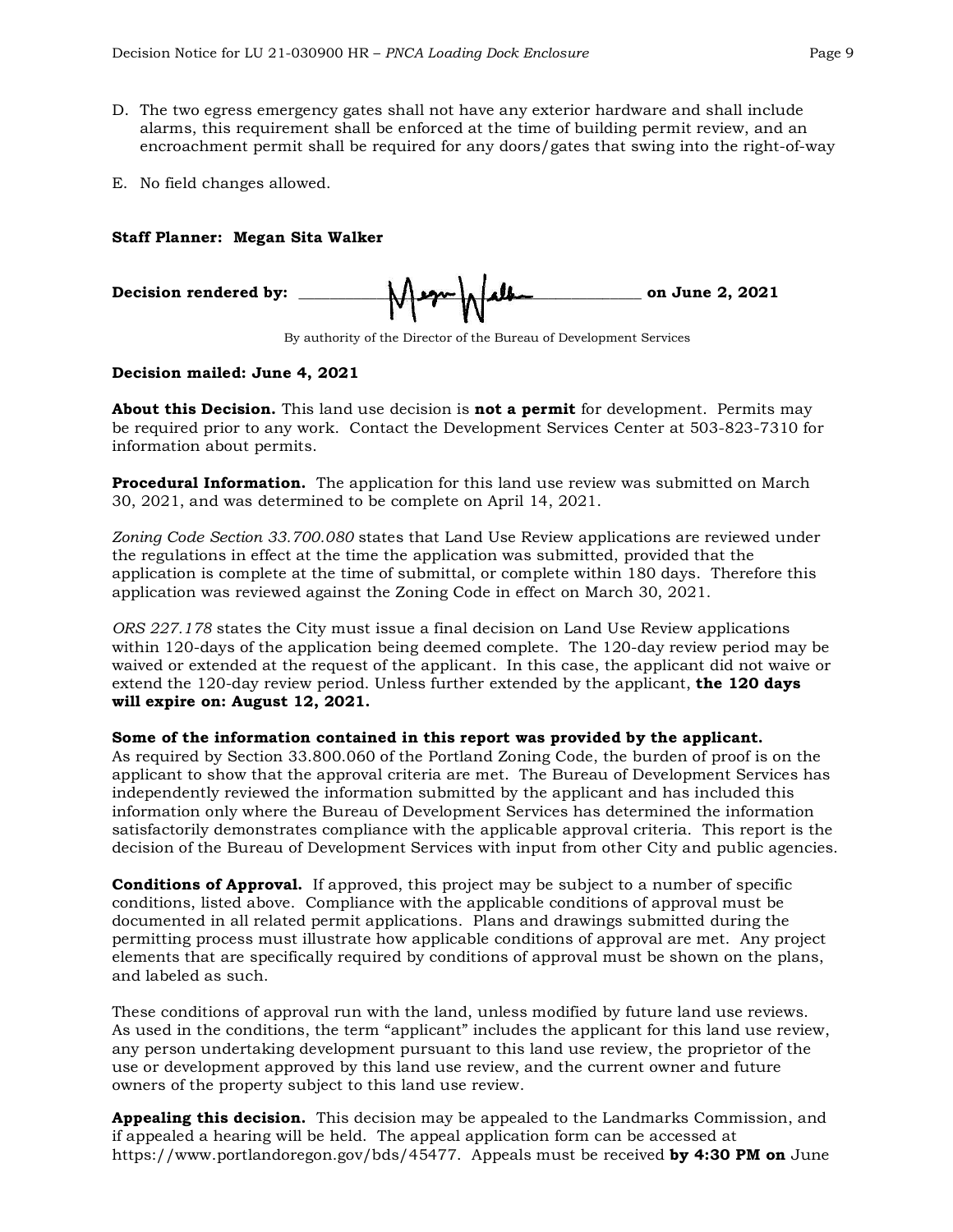#### 18, 2021. **The completed appeal application form must be emailed to**

**[LandUseIntake@portlandoregon.gov](mailto:LandUseIntake@portlandoregon.gov) and to the planner listed on the first page of this decision.** If you do not have access to e-mail, please telephone the planner listed on the front page of this notice about submitting the appeal application. **An appeal fee of \$250 will be charged**. Once the completed appeal application form is received, Bureau of Development Services staff will contact you regarding paying the appeal fee. The appeal fee will be refunded if the appellant prevails. There is no fee for Office of Community and Civic Life recognized organizations for the appeal of Type II and IIx decisions on property within the organization's boundaries. The vote to appeal must be in accordance with the organization's bylaws. Please contact the planner listed on the front page of this decision for assistance in filing the appeal and information on fee waivers. Please see the appeal form for additional information.

If you are interested in viewing information in this file, please contact the planner listed on the front of this notice. The planner can email you documents from the file. A fee would be required for all requests for paper copies of file documents. Additional information about the City of Portland, and city bureaus is available online at [https://www.portland.gov.](https://www.portland.gov/) A digital copy of the Portland Zoning Code is available online at [https://www.portlandoregon.gov/zoningcode.](https://www.portlandoregon.gov/zoningcode)

**Attending the hearing.** If this decision is appealed, a hearing will be scheduled, and you will be notified of the date and time of the hearing. The decision of the Landmarks Commission is final; any further appeal must be made to the Oregon Land Use Board of Appeals (LUBA) within 21 days of the date of mailing the decision, pursuant to ORS 197.620 and 197.830. Contact LUBA at 775 Summer St NE, Suite 330, Salem, Oregon 97301-1283, or phone 1-503-373-1265 for further information.

Failure to raise an issue by the close of the record at or following the final hearing on this case, in person or by letter, may preclude an appeal to the Land Use Board of Appeals (LUBA) on that issue. Also, if you do not raise an issue with enough specificity to give the Landmarks Commission an opportunity to respond to it, that also may preclude an appeal to LUBA on that issue.

#### **Recording the final decision.**

If this Land Use Review is approved the final decision will be recorded with the Multnomah County Recorder.

• *Unless appealed,* the final decision will be recorded on or after **June 21, 2021** by the Bureau of Development Services.

The applicant, builder, or a representative does not need to record the final decision with the Multnomah County Recorder.

For further information on your recording documents please call the Bureau of Development Services Land Use Services Division at 503-823-0625.

**Expiration of this approval.** An approval expires three years from the date the final decision is rendered unless a building permit has been issued, or the approved activity has begun.

Where a site has received approval for multiple developments, and a building permit is not issued for all of the approved development within three years of the date of the final decision, a new land use review will be required before a permit will be issued for the remaining development, subject to the Zoning Code in effect at that time.

**Applying for your permits.** A building permit, occupancy permit, or development permit may be required before carrying out an approved project. At the time they apply for a permit, permittees must demonstrate compliance with:

All conditions imposed herein;